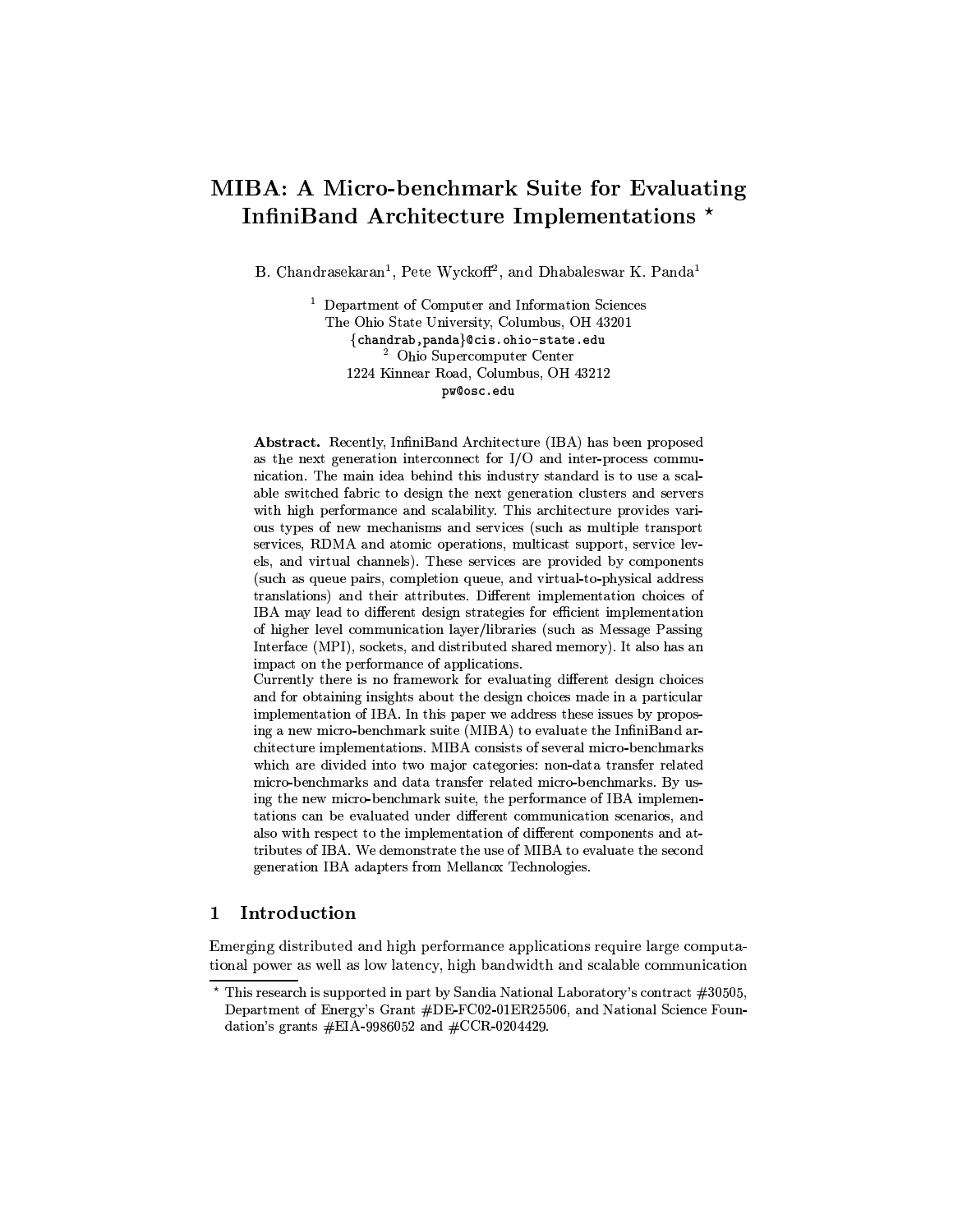subsystems for data exchange and synchronous operations. In the past few years, the computational power of desktop and server computers has been doubling every eighteen months. The raw bandwidth of network hardware has also increased to the order of Gigabits per second. During the past few years, the research and industry communities have been proposing and implementing many user-level communication systems such as AM [20], VMMC [7], FM [14], EMP [17, 18], U-Net  $[19, 21]$ , and LAPI [16] to address some of the problems associated with the traditional networking protocols. In these systems, the involvement of operating system kernel is minimized and the number of data copies is reduced. As a result, they can provide much higher communication performance to the application layer.

More recently, InfiniBand Architecture [10] has been proposed as the next generation interconnect for I/O and inter-process communication. In InfiniBand, computing nodes and I/O nodes are connected to the switched fabric through Channel Adapters. InfiniBand provides a Verbs interface which is a superset of VIA [9,8]. This interface is used by the host systems to communicate with Host Channel Adapters. InfiniBand provides many novel features: three different kinds of communication operations (send/receive, RDMA, and atomic), multiple transport services (such as reliable connection (RC), unreliable datagram (UD), and reliable datagram (RD), different mechanisms for QoS (such as service levels and virtual lanes). In addition to providing scalability and high performance, InfiniBand also aims to meet applications' need for Reliability, Availability and Serviceability (RAS).

Recently several companies have started shipping out InfiniBand hardware. It is now a challenging task to report the performance of InfiniBand architectures accurately and comprehensively. The standard tests such as ping-pong latency and bandwidth give very little insight into the implementation of various components of the architecture. It does not evaluate the system for various communication scenarios. Therefore it does not depict all the characteristics of a real life application. Hence there is a need to study the aspects of various components involved in the communication. For example, the design choices in the implementation of virtual to physical address translation may lead to different performance results.

InfiniBand architecture specification offers a wide range of features and services. This is a motivating factor for computer architects to develop highly efficient implementations of higher-level programming model layers such as MPI  $[12, 11]$ , sockets  $[4]$  and distributed shared memory  $[13]$ . Also the architecture provides a promising efficient communication subsystem for various applications such as web servers and data centers. The various features and services offered by the InfiniBand architecture increases the number of design choices for implementing such programming models and applications. Hence there is a need for a framework to evaluate various such design choices.

The hardware products for the InfiniBand Architecture are still in their early stages but are rapidly developing. More features and still better performance of the hardware are expected in the near future. A systematic and in depth study of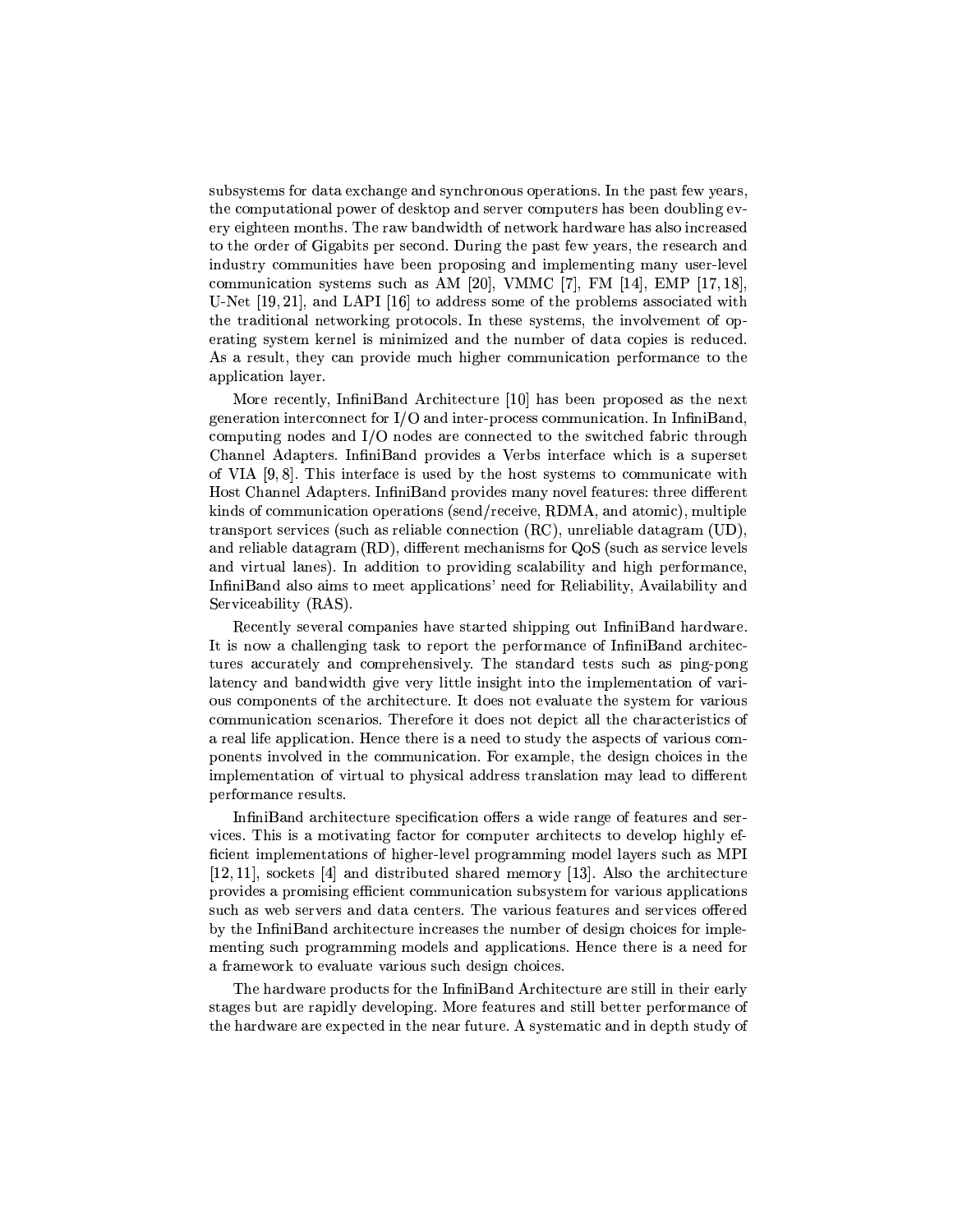various components by a framework would provide valuable guidelines to hardware vendors to identify their strengths and weaknesses in their implementations and bring out better releases of the InfiniBand products.

The requirements of such a framework are:

- 1. To evaluate various implementations of InfiniBand architecture and compare their strengths and weakness in a standardized manner.
- 2. To evaluate the system for various communication scenarios.
- 3. To provide insights to developers of programming model layers and applications and to guide them in adopting appropriate and efficient strategies in their implementations.
- 4. To give valuable guidelines to InfiniBand hardware vendors about their implementations so that it can be optimized.

Traditional models of computation and communication are not sufficient to address the requirements listed above. We take on the challenge of designing a micro-benchmark suite to comprehensively evaluate the InfiniBand Architecture. This suite is divided into two major categories: Non-Data transfer related and Data Transfer related. Under the first category, we include micro-benchmarks for measuring the cost of several basic non-data transfer related operations: creating and destroying Queue Pairs, creating and destroying Completion Queues, and memory registration and deregistrations. The cost of such operations are evaluated by varying various parameters associated with them. The second category consists of several data-transfer related micro-benchmarks. The main objective here is to the isolate different components (such as virtual-to-physical address translation, multiple data segments, and event handling) and study them by varying their attribute values. This would clearly bring out the importance of that component in the critical path of communication. It would also help us to evaluate such components for various implementations of InfiniBand. The micro-benchmark suite would provide valuable insights to the developers of high performance parallel applications and data center enterprise applications

The micro-benchmarks are evaluated on a Linux based InfiniBand cluster. The benchmark suite evaluates the Verbs Application Programmers Interface (VAPI) over InfiniHost(TM) MT23108 Dual Port 4X Host Channel Adapter (HCA) cards provided by Mellanox Technologies [1].

The rest of the paper is organized in the following manner. Section 2 gives an overview of the IBA architecture. Sections 3 and 4 describe the Mellanox HCAs and their Verbs API interface. Section 5 describes the benchmark tests in detail. In Section 6 we present the results. Related work, conclusions and future work are presented in Sections 7 and 8.

#### $\overline{2}$ **InfiniBand Architecture Overview**

The InfiniBand Architecture defines a System Area Network (SAN) for interconnecting processing nodes and  $I/O$  nodes. Figure 1 provides an overview of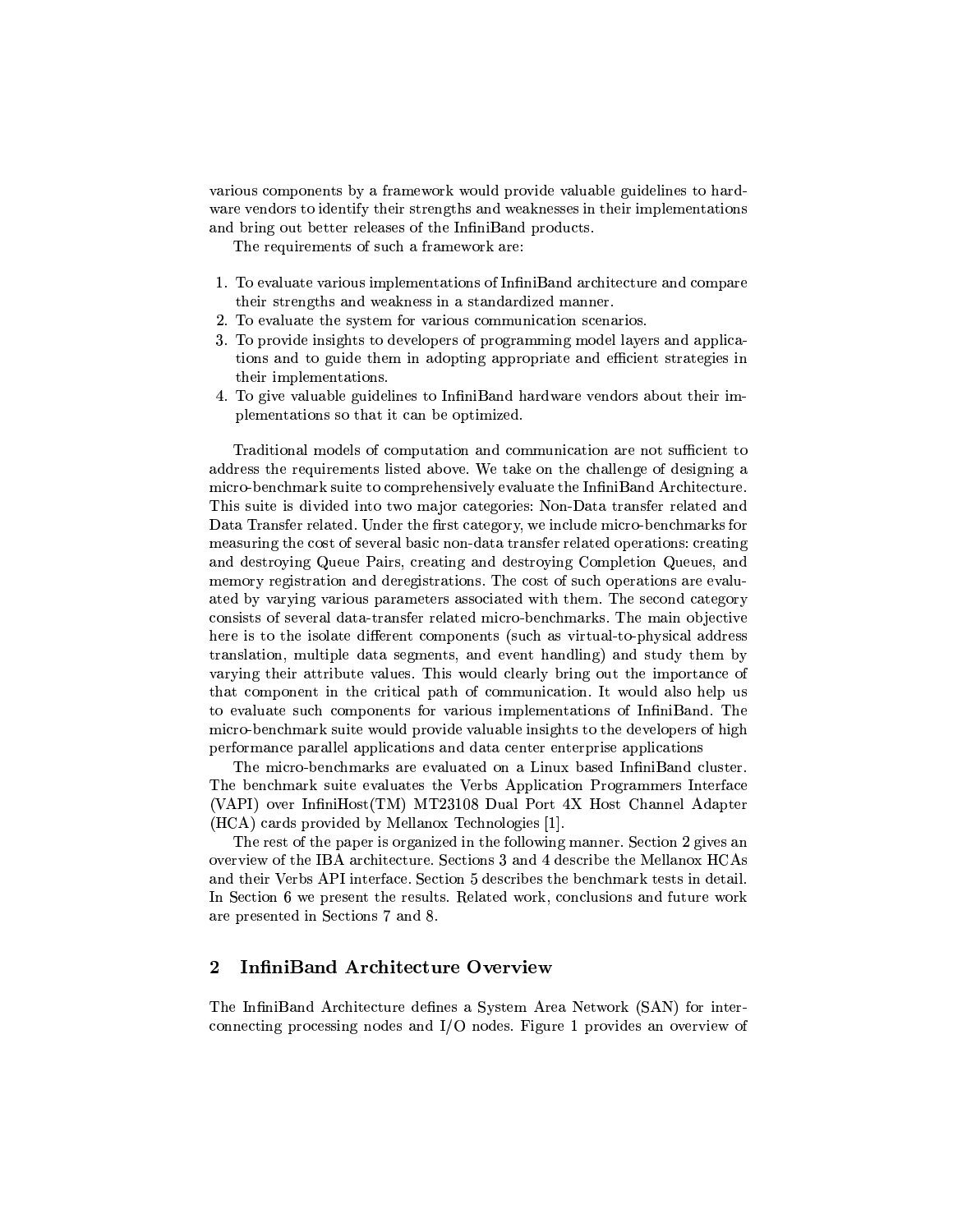the InfiniBand architecture. It provides the communication and management infrastructure for inter-processor communication and  $I/O$ . The main idea is to use a switched, channel-based interconnection fabric. The switched fabric of Infini-Band Architecture provides much more aggregate bandwidth. Also, a switched fabric can avoid single point of failure and provide more reliability. InfiniBand Architecture also has built-in QoS mechanisms which provide virtual lanes on each link and define service levels for each packets.



Fig. 1. Illustrating a typical system configuration with the InfiniBand Architecture (Courtesy InfiniBand Trade Association)

In an InfiniBand network, processing nodes and I/O nodes are connected to the fabric by Channel Adapters (CA). Channel Adapters usually have programmable DMA engines with protection features. They generate and consume IBA packets. There are two kinds of channel Adapters: Host Channel Adapter (HCA) and Target Channel Adapter (TCA). HCAs sit on processing nodes. Their semantic interface to consumers is specified in the form of InfiniBand Verbs. Unlike traditional network interface cards, Host Channel Adapters are connected directly to the system controller. TCAs connect I/O nodes to the fabric. Their interface to consumers are usually implementation specific and thus not defined in the InfiniBand specification.

The InfiniBand communication stack consists of different layers. The interface presented by Channel Adapters to consumers belongs to the transport layer. A queue-based model is used in this interface. A Queue Pair in InfiniBand Architecture consists of two queues: a send queue and a receive queue. The send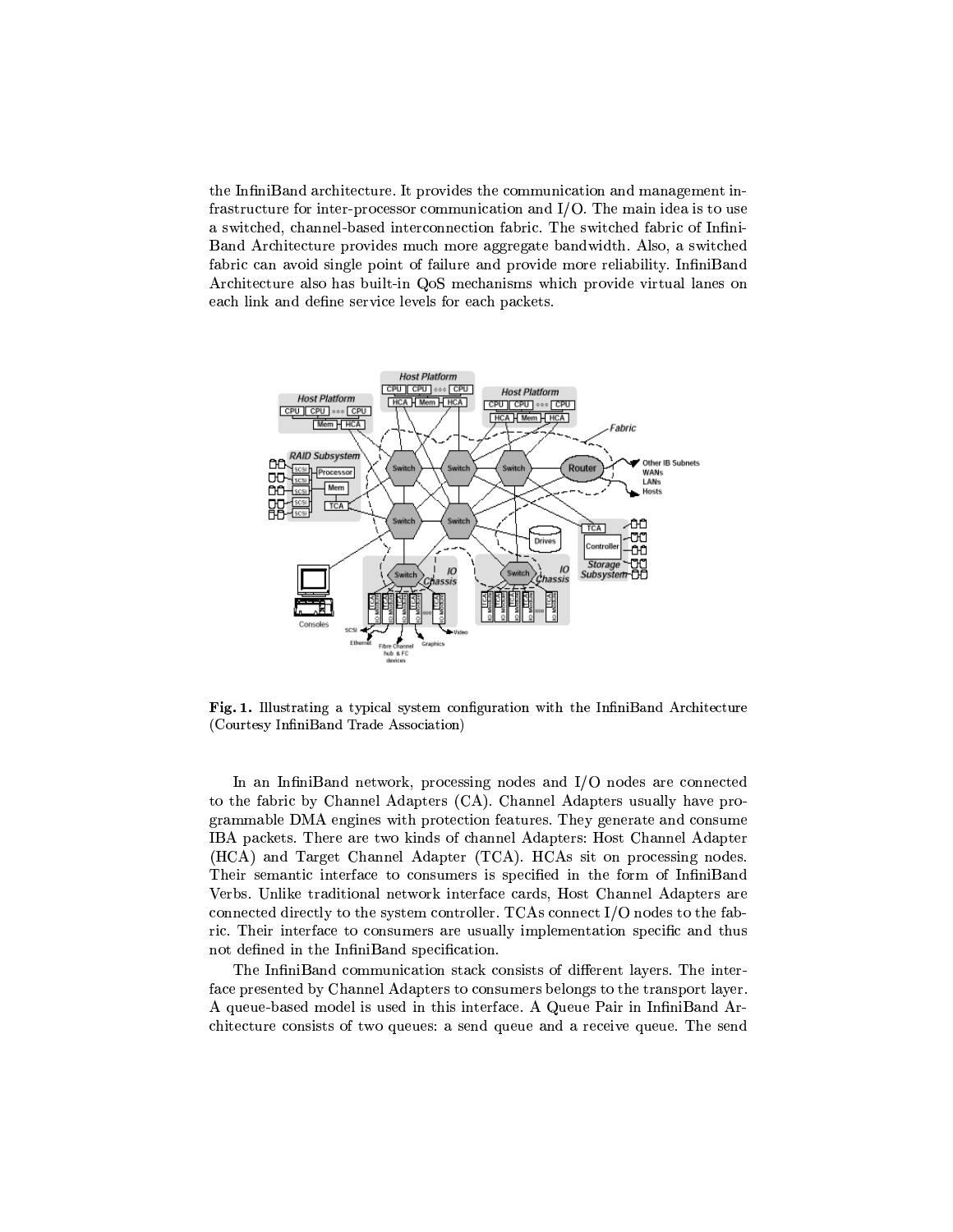queue holds instructions to transmit data and the receive queue holds instructions that describe where received data is to be placed. Communication operations are described in Work Queue Requests (WQR) and submitted to the work queue. Once submitted, a Work Queue Request becomes a Work Queue Element (WQE). WQEs are executed by Channel Adapters. The completion of work queue elements is reported through Completion Queues (CQ). Once a work queue element is finished, a completion queue entry is placed in the associated completion queue. Applications can check the completion queue to see if any work queue request has been finished.

#### 3 **Mellanox Hardware Architecture**

Our InfiniBand platform consists of several InfiniHost HCAs and an InfiniScale switch from Mellanox [1]. In this section we will give a brief introduction to both the HCA and the switch.

InfiniScale is a full wire-speed switch with eight 4X ports or 1X Infini-Band Ports. These ports have an integrated 2.5 Gb/s physical layer serializer/deserializer and feature auto-negotiation between 1X and 4X links. There is also support for eight Virtual Data Lanes (VLs) in addition to a Dedicated Management Lane (VL15). Additionally, there is also support for link packet buffering, inbound and outbound partition checking and auto-negotiation of link speed. Finally, the switch has an embedded RISC processor for exception handling, out of band data management support and performance monitoring counter support.

The Infinitiost MT23108 dual 4X ported HCA/TCA allows for a bandwidth of up to 10 Gbit/s over its ports. It can potentially support up to  $2^{24}$  QPs, End to End Contexts and CQs. Memory protection along with address translation is implemented in hardware itself. PCI-X support along with DDR memory allows portions of host memory to be configured as a part of system memory using a transparent PCI bridge allowing the host to directly place HCA related data without going over the PCI-X bus. The DDR memory allows the mapping of different queue entries namely work queues entries (WQE's) and execution queue entries to different portions of the system space transparently. At its heart, the HCA picks WQE's in a round robin fashion (the scheduler is flexible and supports more complex scheduling including weighted round robin with priority levels) and posts them to execution queues allowing for the implementation of QoS at a process level. Different WQE's specify how the completion notification should be generated. In the following section, we discuss the software interface to InfiniBand.

#### **InfiniBand Software Interface**  $\overline{\mathbf{4}}$

Unlike other specifications such as VIA, InfiniBand Architecture doesn't specify an API. Instead, it defines the functionality provided by HCAs to operating systems in terms of Verbs[10]. The Verbs interface specifies such functionality as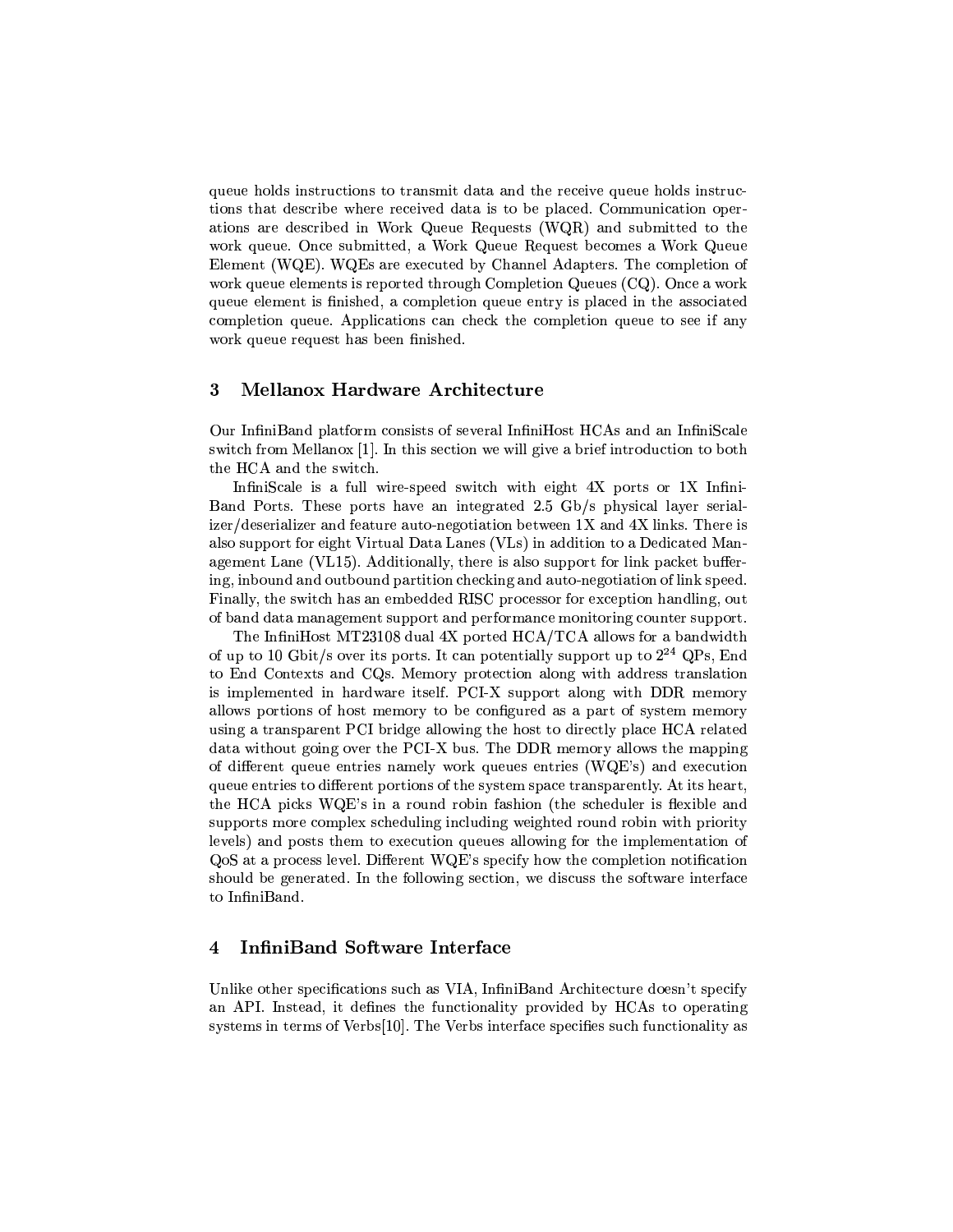transport resource management, multicast, work request processing and event handling.

Although in theory APIs for InfiniBand can be quite different from the Verbs interface, in reality many existing APIs have followed the Verbs semantics. One such example is the VAPI interface [1] from Mellanox Technologies. Many VAPI functions are directly mapped from corresponding Verbs functionality. This approach has several advantages: First, since the interface is very similar to the Verbs, the efforts needed to implement it on top of HCA is reduced. Second, because the Verbs interface is specified as a standard in the InfiniBand Architecture, it makes the job much easier to port applications from one InfiniBand API to another if they are both derived from Verbs.

As we have mentioned earlier, the communication in Verbs is based on queue-pairs. InfiniBand communication supports both channel (send/receive) and memory (RDMA) semantics. These operations are specified in work queue requests and posted to send or receive queues for execution. The completion of work queue requests is reported through completion queues (CQs). Note that all communication memory must be registered first. This step is necessary because the HCA uses DMA operation to send from or receive into host communication buffers. These buffers must be pinned in memory and the HCA must have the necessary address information in order to carry out the DMA operation.

#### $\overline{5}$ Micro-benchmark Suite for InfiniBand

In this section we discuss the MIBA micro-benchmark suite. Besides quantifying the performance seen by the user under different circumstances, MIBA is also useful to identify the time spent in each of the components during communication. The micro-benchmark tests can be categorized into two major groups: non-data transfer related micro-benchmarks and data transfer related microbenchmarks. These categories are discussed in detail in the rest of the section. Note that not all features supported by the IBA specification are available in the current implementations. We have evaluated most of the components that are available. We plan to extend the micro-benchmark suite as more features become available.

### 5.1 Non-Data Transfer Operations

In this category we measure the costs of the following operations:

Create, Modify and Destroy Work Queues: A Work Queue (or Queue Pair) is the virtual interface that the hardware provides to an IBA consumer, and communication takes place between a source QP and a destination QP. IBA supports various transport services through these QPs. To establish a reliable connection the QP must transit several states. This is established by appropriate *modify* operations on these QPs. To establish a Reliable connection, the *modify* operation is performed as per the IBA specification [10]. Here we measure the cost of setting up and tearing down the connection. The *modify* operation would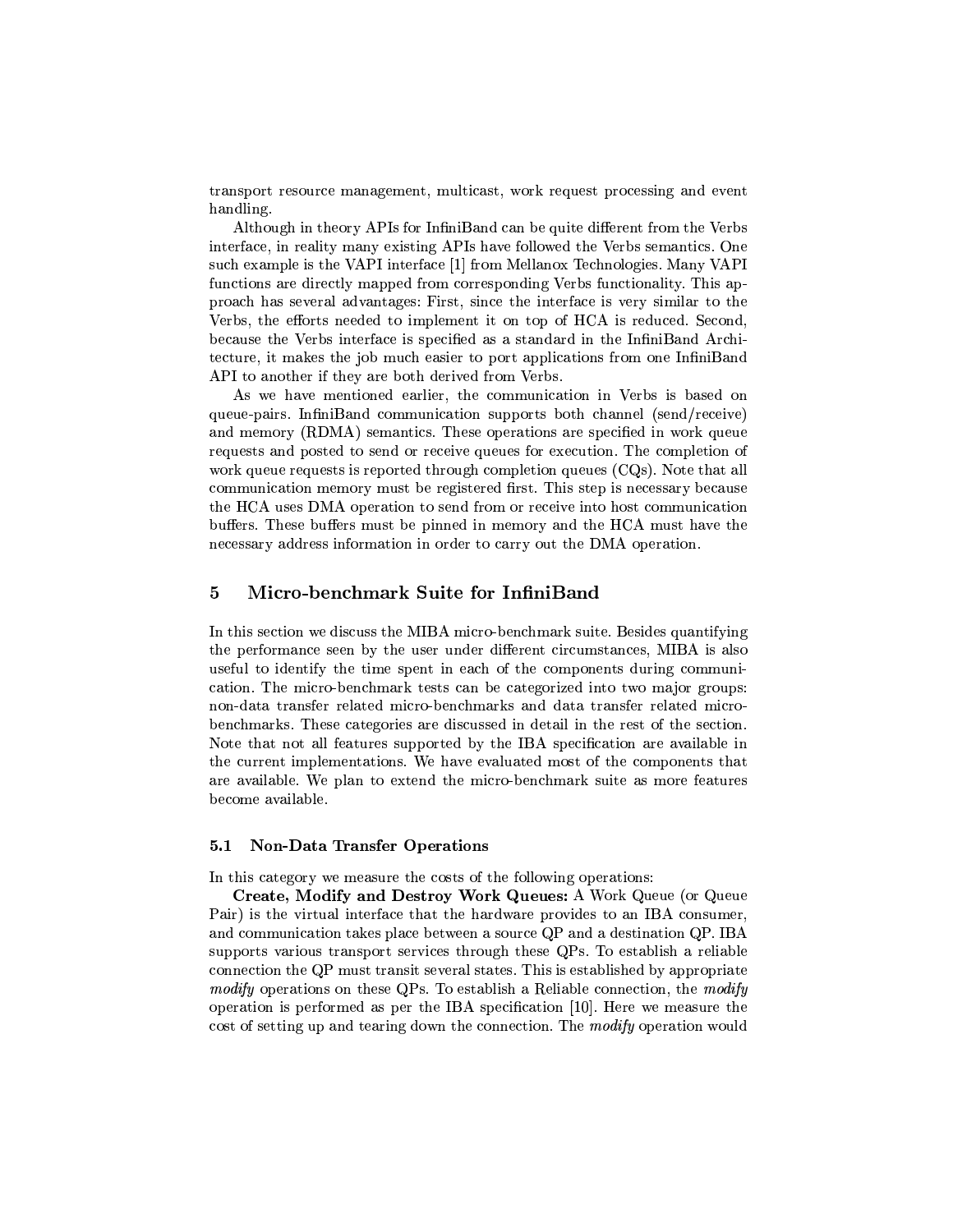represent the setting up of connections and the *destroy* operation represents the tearing down of the connection. QP connection does not correlate directly with TCP connection because of protection and other requirements. Note that the cost of such an operation would depend on parameters like the maximum number of WQEs supported by that QP.

Create and Destroy Completion Queues: Completion Queues (CQ) serve as the notification mechanism for the Work Request completions. It can be used to multiplex work completions from multiple work requests across queue pairs on the same HCA. We measure the cost to create and destroy CQs. Again, such a cost will depend on the attributes of the CQ.

Memory Registration and Deregistration: The IBA architecture provides sophisticated high performance operations like RDMA and user mode IO. To manage this, appropriate memory management mechanisms are specified. Memory Registration operation allows consumers to describe a set of virtually contiguous memory locations that can be accessed by the HCA for communication. We measure the cost for registering and deregistering the memory.

Work Request Processing Operations: Work Requests are used to submit units of work to the Channel Interface. Some types of work requests are Send/Receive, RDMA read/write, and Atomic operations. A work request usually triggers communication between the participating nodes. The results from a Work Request operation are placed in a completion Queue Entry. This result can be retrieved by polling the completion queue. We measure the cost of work request operations, polling on completed work request operations, and polling on pending work request operations (empty CQs). The cost indicates the host overhead involved in communication. If the cost is less, then more CPU cycles can be allocated for other computation.

#### $5.2$ Data Transfer Operations

In this category, the basic operations which are used for transfer of data are evaluated under different scenarios. The rest of the section describes them in detail.

**5.2.1 Basic Tests:** These micro-benchmarks are used to find the latency, unidirectional bandwidth, bi-directional bandwidth, and CPU utilization for our base configuration. The base configuration has the following properties:  $100\%$ buffer reuse, one data segment, polling on Completion Queue, one connection, no notify mechanism. These properties are described in more detail in later in this section.

**Latency Test:** Latency measures the time taken for a message of a given size to reach a designated node from the source or the sender node. For measuring the latency, the standard ping-pong test is used. We calculate the latency for both synchronous (Send/Receive on RC) and asynchronous operations (RDMA on RC). The *ping* side posts two work requests: one for send and another for receive. It then polls for the completion of the receive request. The pong side posts a receive request, waits for it to complete and then posts a send work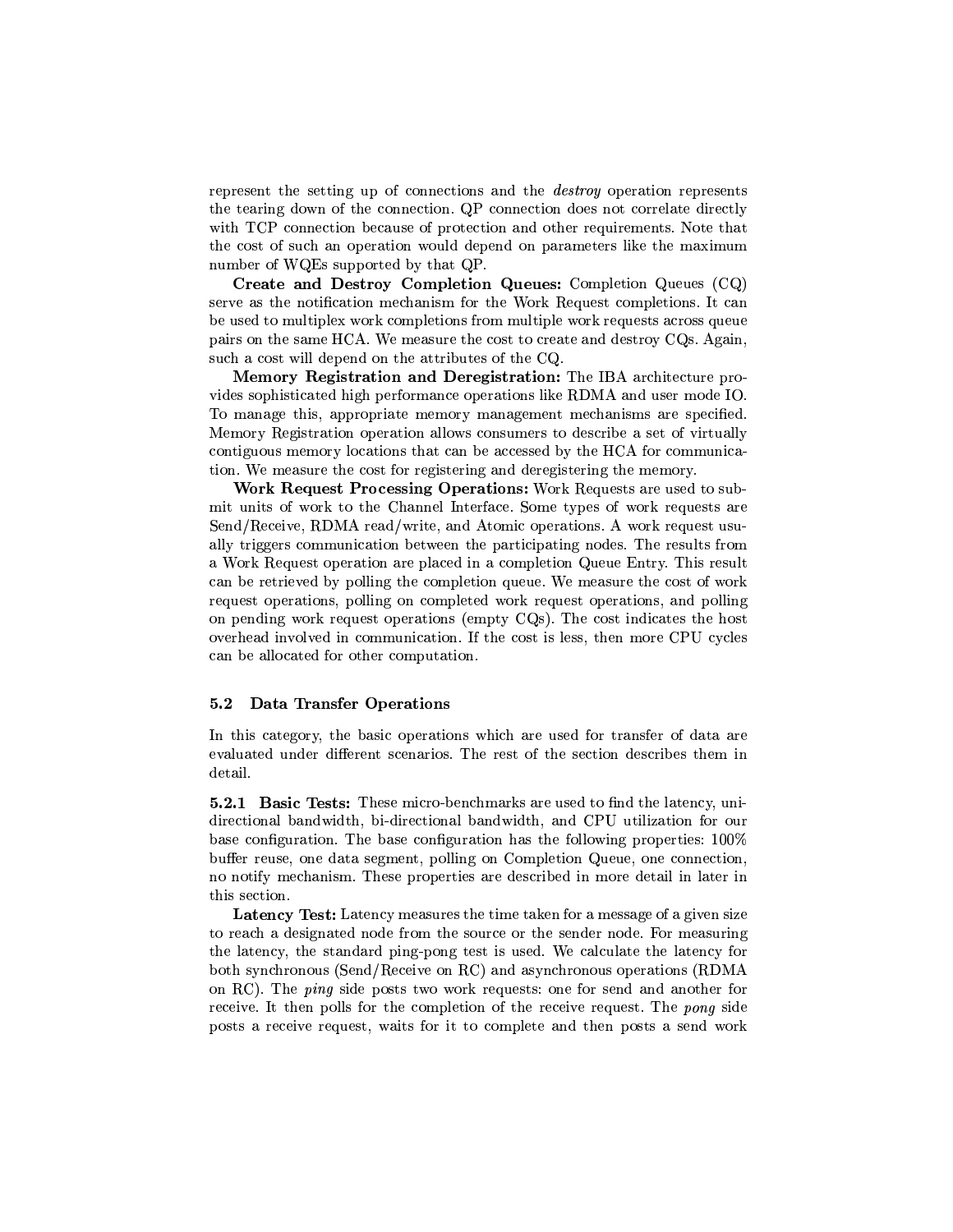request. This entire process is repeated for sufficient number of times (so that the timing error is negligible) from which an average round trip time is produced, then it is divided by two to estimate the one way latency. This test is repeated for different message sizes.

Bandwidth Test: The objective of the bandwidth test is to determine the maximum sustained date rate that can be achieved at the network level. To measure the bandwidth, messages are sent out repeatedly from the sender node to the receiver node for a number of times and then the sender waits for the last message to be acknowledged. The time for sending these back to back messages is measured and the timer is stopped when the acknowledgment for the last message is received. The number of messages being send is kept large enough to make the time for transmission of the acknowledgment of the last message negligible in comparison with the total time.

In order to avoid overloading of the HCA, we use the concept of a window size  $w$ . Initially  $w$  messages are posted. Following which the sender waits for the send completion of  $w/2$  messages. Upon completion, another  $w/2$  messages are posted. This pattern for waiting for  $w/2$  messages and posting  $w/2$  messages are repeated sufficient number of times. Since there is always  $w/2$  outstanding messages we make sure that the there is sustained data movement on the network. However, if the HCA is faster in dispatching the incoming work requests than the host posting a work request, then there might not be any change in the results for various window sizes.

Bi-directional Bandwidth Test: Networking layer in IBA like any other modern interconnects supports bidirectional traffic in both the directions. The aim of this test is to determine the maximum sustained date rate that can be achieved at the network level both ways. To measure the bidirectional bandwidth, messages are sent out from both sender and receiver repeatedly, both wait on the completion of the last receive. The time for sending these back to back messages is measured. Similar to the bandwidth test, we incorporate *window size* here.

CPU Utilization Test: Higher level applications usually involve a computation cycle followed by communication cycle. If the time spent on communication is small, the valuable CPU cycles can be allocated for useful computation. This raises an important question: how many CPU cycles are available for com*putation when communication is performed in tandem?* CPU utilization test is similar to the bi-directional bandwidth test where computation is gradually inserted. Each iteration of a measurement loop includes four steps: post receive work request for expected incoming messages, initiate sends, perform computational work, and finally wait for message transmission to complete. As the amount of work increases, the host CPU fraction available to message passing decreases.

**5.2.2 Address Translation** A very important component of any user-level communication system is the virtual-to-physical address translation. In Infini-Band, the HCA provides the address translation[21]. In the basic setup, messages are sent from only one buffer. Usually hardware implementations cache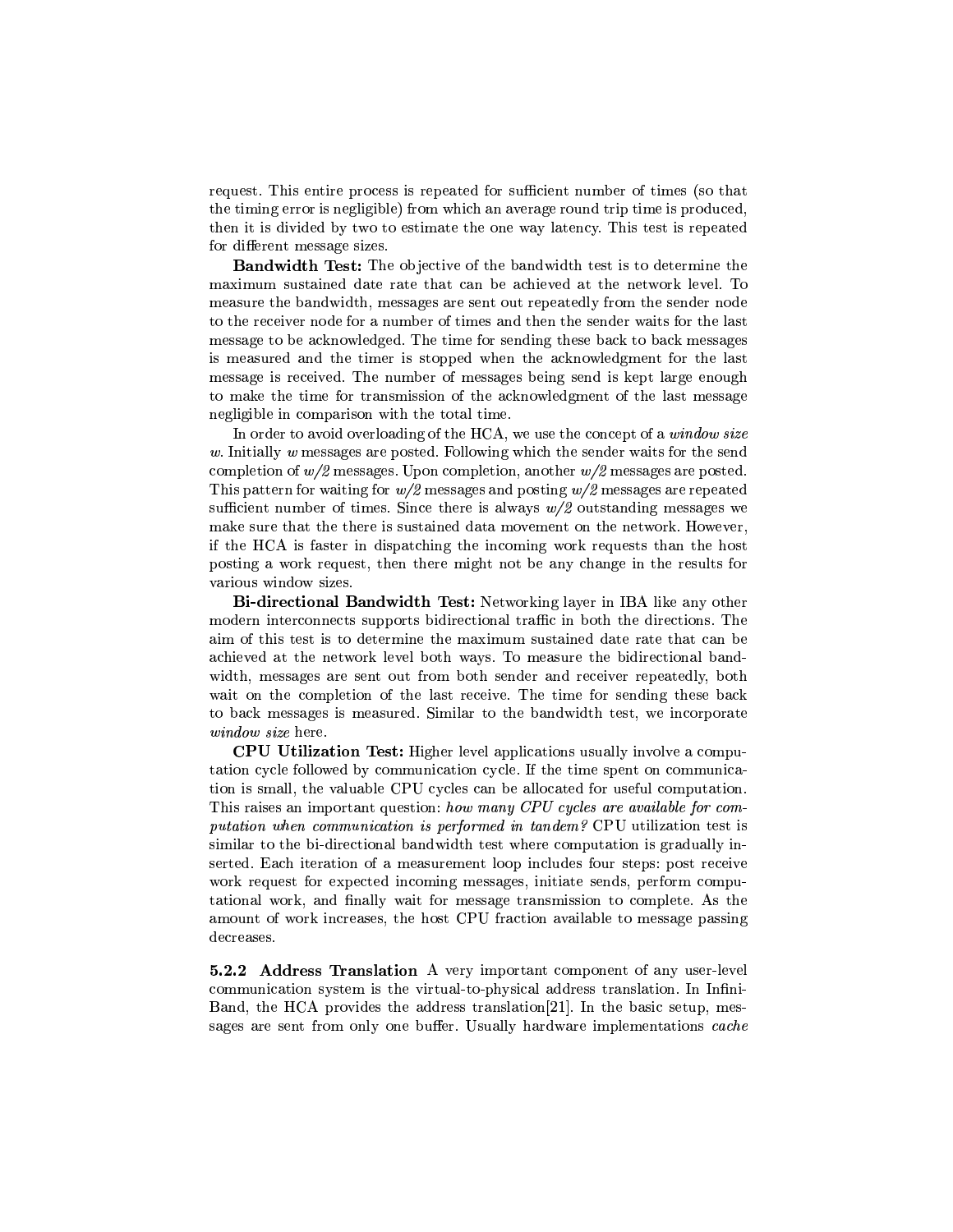the physical address of this buffer and hence the cost of virtual-to-physical address translation is not reflected in the latency or bandwidth tests. However by varying the percentage of buffer reused one can see significant difference in the basic test results. Studying the impact of virtual-to-physical address translation can help higher level developer optimize buffer pool and memory management implementations.

To capture the cost of address translation and effectiveness of physical address cache, we have devised two schemes. In Scheme 1, if  $P$  is the fraction (or percentage) of buffer reuse then there are  $1/P$  buffers used by the test. Access to such buffers are evenly distributed across the basic tests (latency and bandwidth). Here we try to evaluate the effectiveness of the caching scheme. If the cache is effective enough to hold the address of all the  $1/P$  buffers then there should be no variation in the results. In Scheme 2, if  $P$  is the fraction (or percentage) of buffer reuse and  $n$  is the total number of messages communicated between the two sides then  $n/P$  messages use the same buffer while  $(1 - n/P)$  messages use different buffers. Again, different buffer access are evenly distributed across the test. Here we try to evaluate the cost of virtual-to-physical address translation. As the percentage of buffer reuse decreases, more and more new buffers are accessed.

Illustration: Assume that we have ten buffers numbered 0 to 9 and buffer reuse percentage is  $25\%$ . In Scheme 1, the buffer access sequence would be 0, 1,  $2, 3, 0, 1, 2, 3, \ldots$ , and so on. If the cache is big enough to fit all the buffers then there will be no change in the latency and bandwidth numbers. In Scheme 2, the access sequence would be 0, 1, 2, 3, 0, 4, 5, 6, 0, 7, 8, 9,..., and so on. The buffer '0' is reused 25% of the time and the rest of the time different buffers which are not in the cache are used.

**5.2.3** Multiple Queue Pairs IBA architecture specification supports  $2^{24}$  $QPs$ . For connection oriented transport services like RC, a  $QP$  is bound exclusively for one connection. Hence as the number of connections increases, the number of active QPs increases. Therefore, it is important to see whether the number of active QPs has any effect on the basic performance. This information is important for applications which run on many nodes and there is a need to establish reliable connection between the nodes. This benchmark thus provides valuable information regarding the scalability of the InfiniBand architecture for large scale systems.

**5.2.4** Multiple Data Segments IBA supports scatter and gather operations. Many high level communication libraries such as MPI which support gather and scatter operations can use this feature directly. Therefore it is necessary to study the impact of the number of gather and scatter data segments on the basic performance.

**5.2.5 Maximum Transfer Unit Size** The maximum payload size supported by a particular connection may take any of the following values:  $256, 512, 1024$ , 2048, or 4096 bytes. A smaller memory transfer unit (MTU) may improve the latency for small messages while a larger MTU may increase the bandwidth for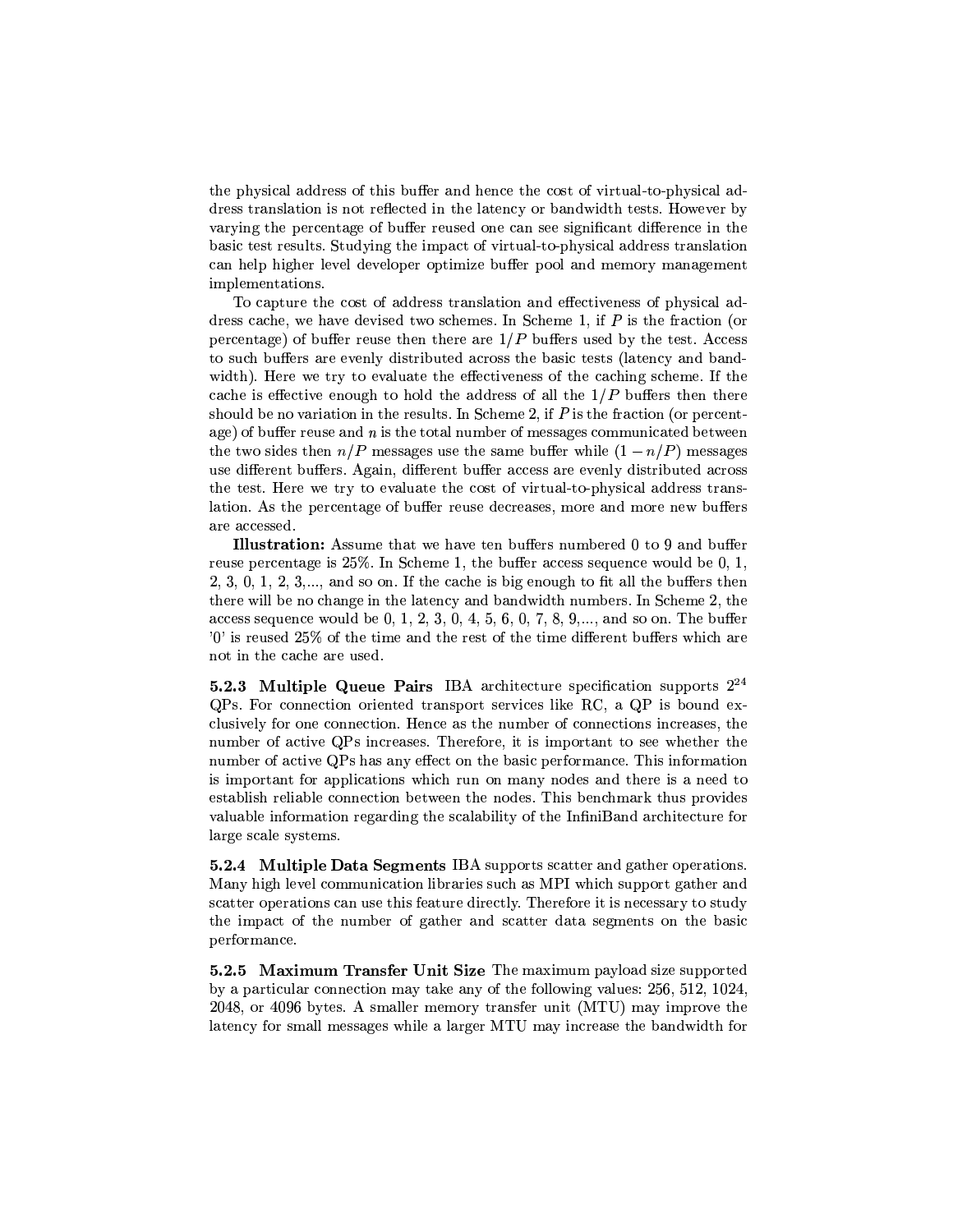larger messages due to smaller overload per payload. Hence depending on the MTU the results of the base tests may vary. Therefore the higher level communication library and applications developers must be aware of such variations. We measure the performance through the basic tests by varying the MTU.

5.2.6 Maximum Scatter and Gather Entries The maximum number of scatter gather entries (SGE) supported by a QP can be specified during creation of that QP. A larger SGE may potentially increase the size of Work Request posted to the HCA. On the other hand, a QP with smaller SGE may not be flexible if the application uses scatter and gather operations of large data segments frequently. Hence it is important that the application developer be aware of this trade-off. We measure the performance by varying the SGE values.

5.2.7 Event Handling IBA also supports event notification. On completion of the work request, a consumer defined event handler is invoked which does the required functions. In our micro-benchmark suite the main thread waits on a semaphore while the event handler signals the semaphore, upon completion of the Work Request operations. Event handling is preferred to polling in scenarios where the application is better off performing other computation rather than waiting on polling. We evaluate the performance when event handling instead of polling is used for the basic tests.

**5.2.8** Impact of Load at HCA In all the basic tests only two nodes communicate between themselves and the HCA is exclusively used by the corresponding nodes. An interesting challenge would be to evaluate the performance of the system when a HCA is involved in more that one communication, hence causing contention for HCA resources. The objective here is similar to that of the CPU utilization test. The test is carefully designed so as to avoid contention at the host processors or at the PCI-bus and to create contention only at the HCA. Two nodes (Sender and Receiver) are involved in bandwidth test described previously. Other nodes try to load the HCA of the sender by sending RDMA messages with negligible size. RDMA messages are used because there is no contention at the sender host processor. The message size is chosen to be small (4 bytes in this case) so that the contention at PCI bus at the sender side (also at the switch and wire) are minimal. We measure the results for the basic test by varying the number of other nodes involved in sending RDMA messages to the sender.

#### **Performance Evaluation and Discussion** 6

In this section we evaluate VAPI over Mellanox HCA, the currently available implementation of IBA.

#### **Experimental Testbed**  $6.1$

Our experimental testbed consists of a cluster system of 8 SuperMicro SUPER P4DL6 nodes. Each node has dual Intel Xeon 2.40 GHz processors with a 512KB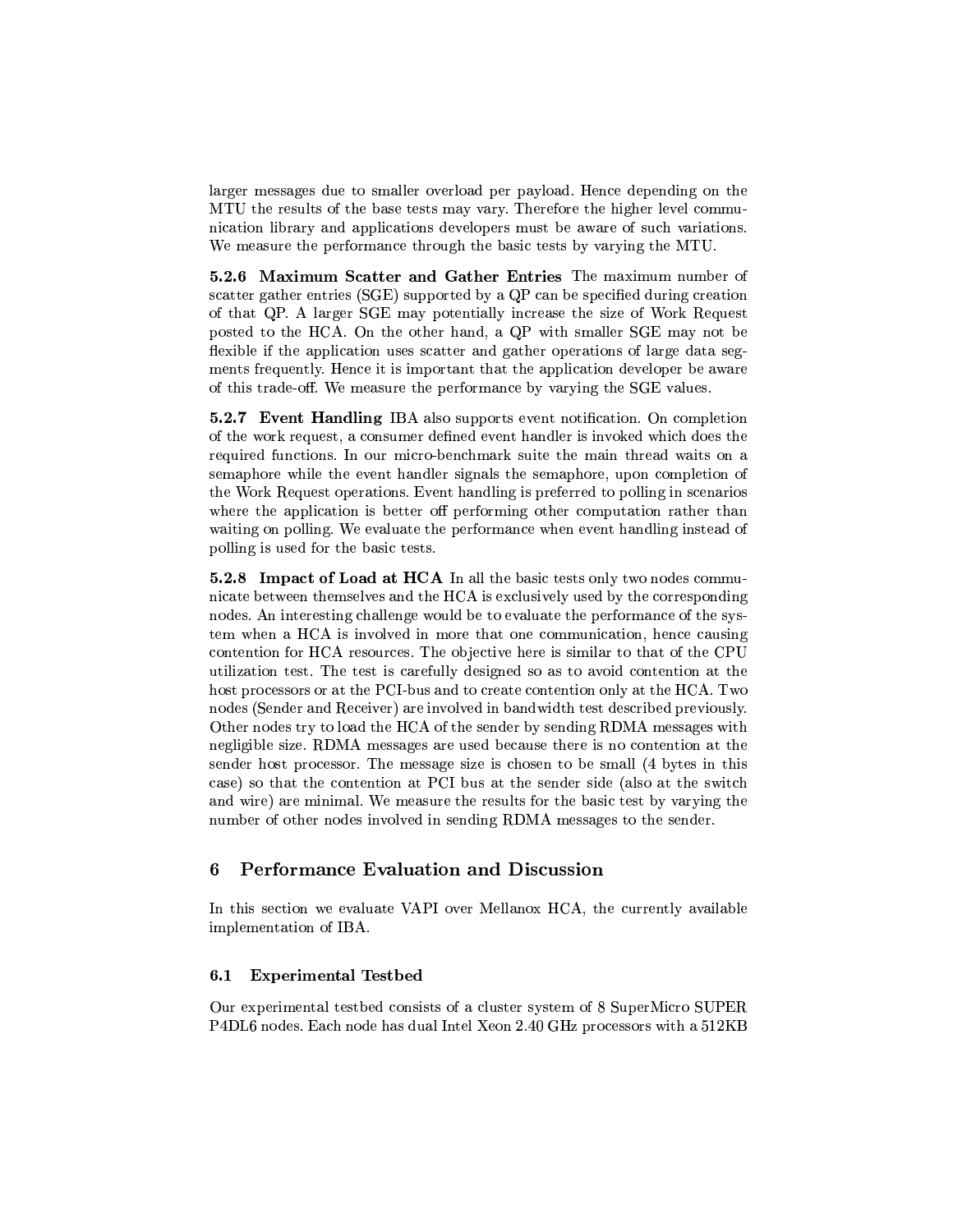L2 cache and a 400 MHz front side bus. The machines are connected by Mellanox InfiniHost MT23108 DualPort 4X HCA adapter through an InfiniScale MT43132 Eight 4x Port InfiniBand Switch. The HCA adapters work under the PCI-X 64-bit 133MHz interfaces. The Mellanox InfiniHost HCA SDK build id is thcax86-0.2.0-build-001. The adapter firmware build id is fw-23108-rel-1.18.0000.

#### $6.2$ **Non-Data Transfer Operations**

The results obtained for non-data transfer benchmarks are presented in Table 1, Figure 2, Figure 3(a), and Figure 3(b). Table 1 summarizes the cost of connection management and work request operations. Connection is established by modify  $QP$  operation and is destroyed by *destroy*  $QP$  operation as described in section 5.1. It is observed that the creation and tearing of connection is costly. When a reliable connection is created or destroved, the resources for that connection must be allocated or freed. Hence the cost. This provides valuable information to the developers of application which requires dynamic creation of connections. In that case the developer may choose to implement Reliable Datagram (RD) instead of Reliable Connection. Note that RD is not currently supported in available IBA implementation but is expected soon. The cost for posting a work request is less implying that the CPU overhead for communication is less for Mellanox HCAs. Figure 2 shows the cost of memory registration and deregistration. The memory registration cost increases exponentially after 1MB and is around 100 milliseconds for 64MB. Figures  $3(a)$  and  $3(b)$  show the cost of CQ and QP operations with respect to the maximum number of outstanding requests expected on that queue. Note that the QP operations here do not involve setting up of connections hence the cost for QP destroy operation shown in the Figure  $3(b)$ is not as high the cost of the QP destroy operation indicated in Table 1.

| <b>Operation</b>                           | Time in $\mu s$ |
|--------------------------------------------|-----------------|
| Creating a Connection ( <i>modify QP</i> ) | 195.5           |
| Tearing Down Connection (destroy $QP$ )    | 218.2           |
| Posting a Receive Work Request             | 0.6             |
| Posting a Send Work Request                | 0.7             |
| Polling on Complete Queue                  | 1.0             |
| Polling on Empty Queue                     | በ 3             |

Table 1. Non-Data Transfer Micro-Benchmarks

#### $6.3$ **Data Transfer Operations**

In this section we present the data-transfer related benchmark results. All the tests use Send-Receive primitives unless explicitly specified as RDMA.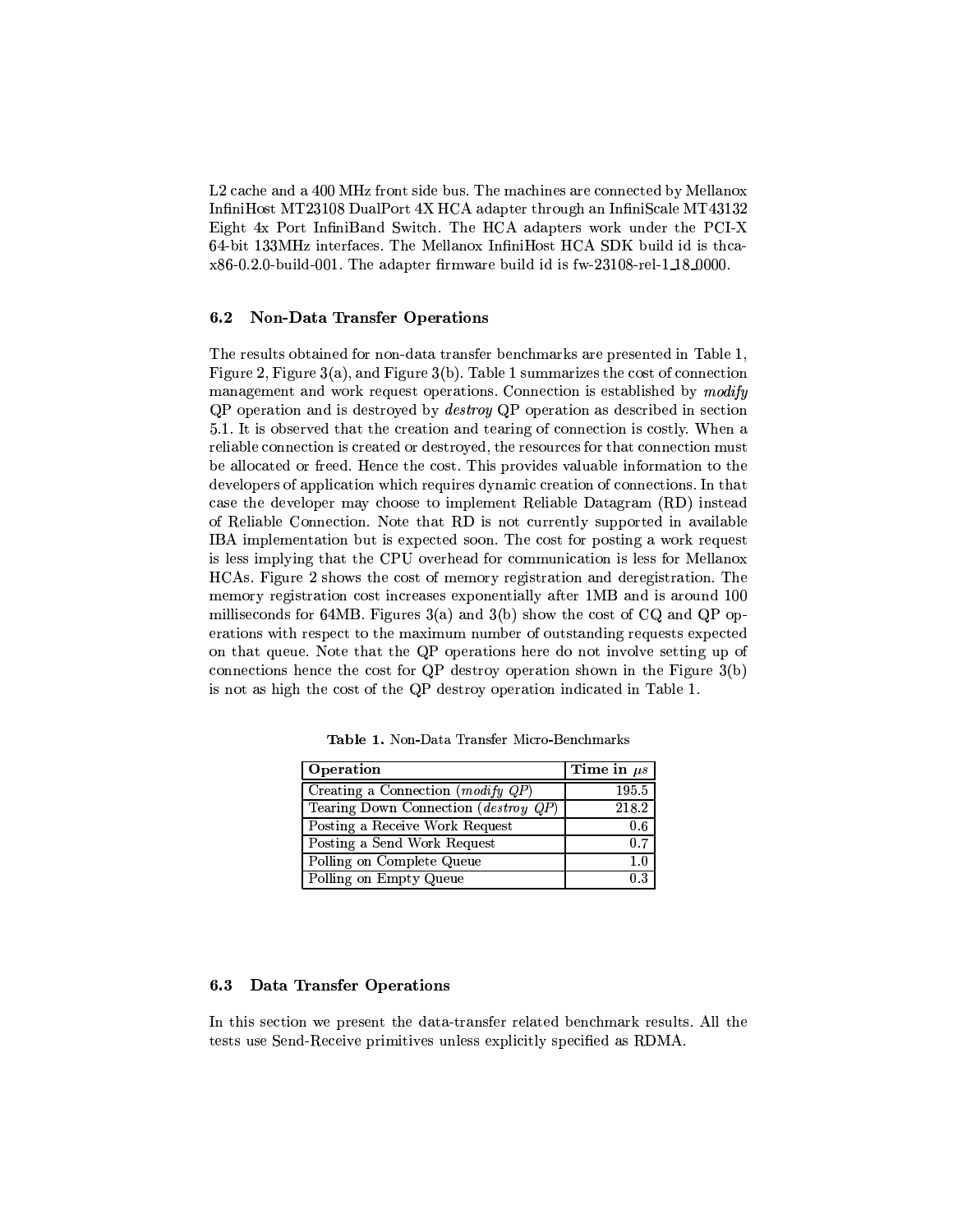

 $\alpha$   $\alpha$   $\alpha$   $\alpha$   $\alpha$ 



 $\blacksquare$  .  $\blacksquare$  .  $\blacksquare$  .  $\blacksquare$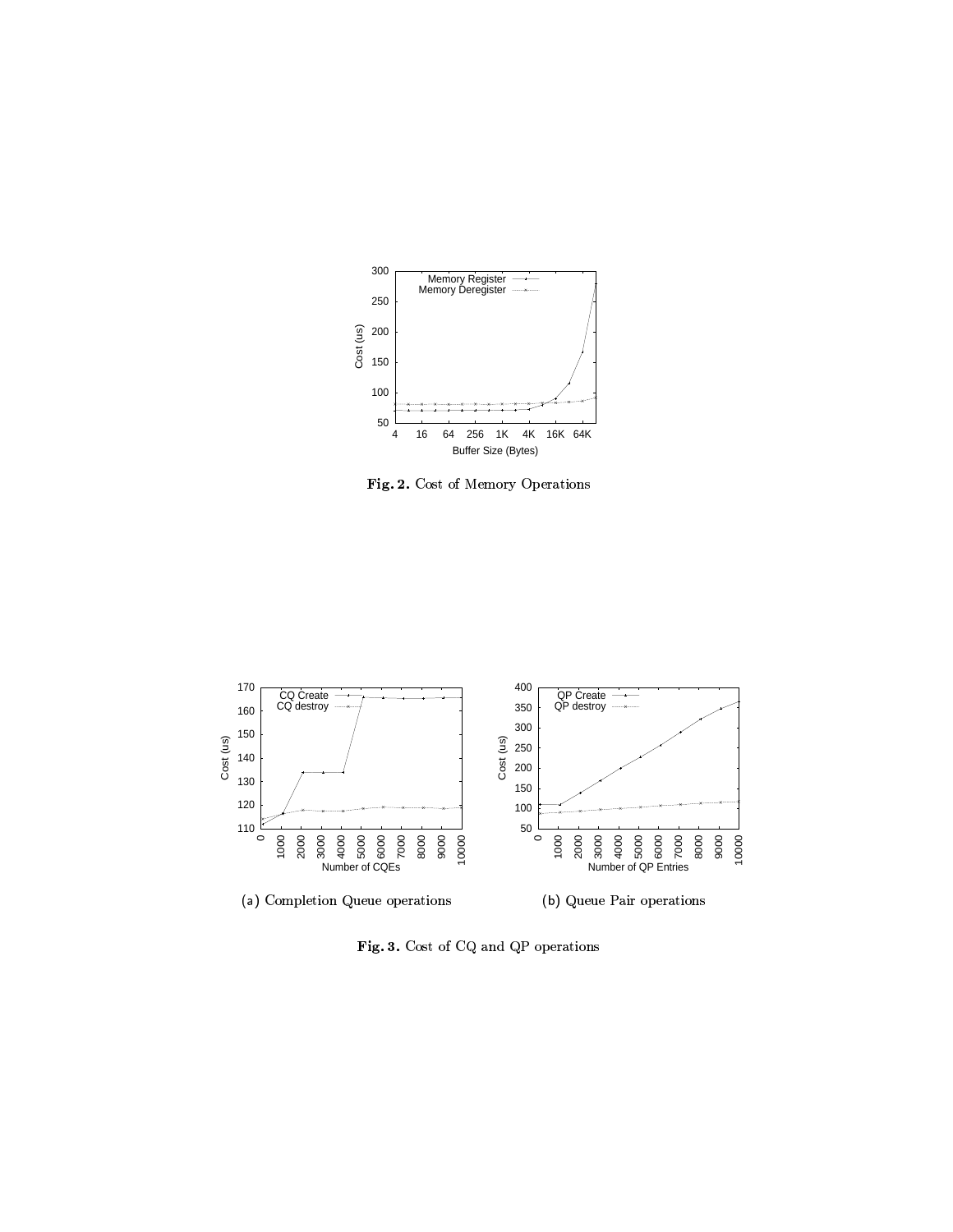



Fig. 5. Impact of Virtual-to-Physical Address Translation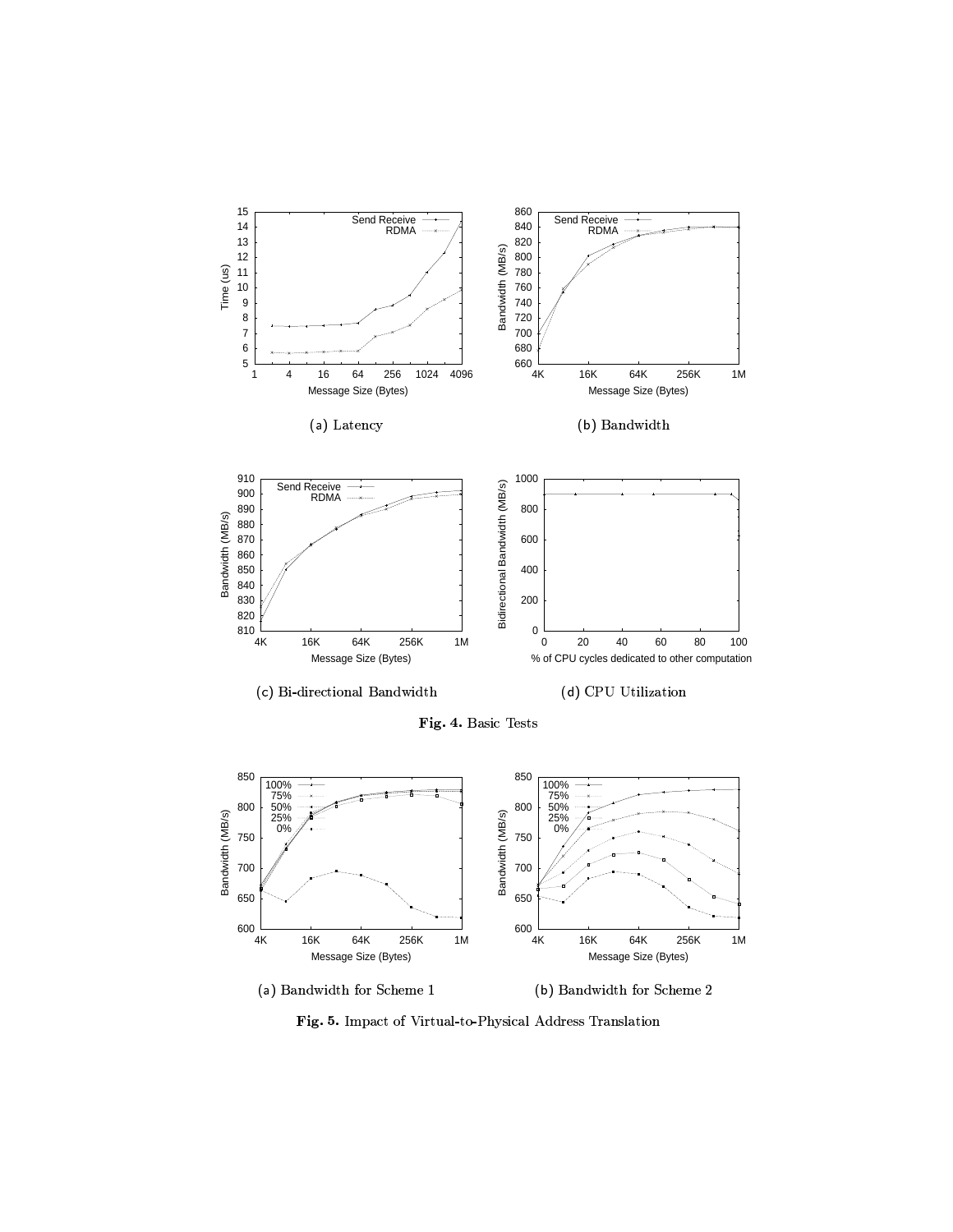**6.3.1 Basic Tests** Here we present the results for the base settings described in section 5.2.1. The latency and bandwidth results are as shown in Figure  $4(a)$  and Figure 4(b). The one-way RDMA latency is 5.7 $\mu$ s and peak unidirectional bandwidth is around 840MBps. Currently available PCI-X bus supports a bandwidth of around 1GBps. This and the chipset limitations are the reason why the bi-directional bandwidth (Figure  $4(c)$ ) is not twice that of the unidirectional bandwidth. There is no variation for different window sizes for both bandwidth and bi-directional bandwidth. Figure  $4(d)$  shows the CPU utilization. The peak bi-directional bandwidth when there is no computation involved is around 900MBps. We increase the computation gradually to see how the communication is affected. From the graph we can see that there is fall in the bandwidth after 96% of CPU cycles are allocated for computation. We can achieve the peak bandwidth performance even when 96% of the CPU cycles are used for *computation*. This shows low CPU Utilization.

**6.3.2** Address Translation Figure 5 shows the impact of virtual-to-physical address translation for the two schemes described in section 5.2.2. Scheme 1 shows no decrease in performance for up to  $25\%$  of buffer reuse (Figure 5(a)). This is because of the effective caching mechanism by the Mellanox HCAs. Figure 5(b) shows the cost of address translation. As the percentage of buffer reuse is decreased, more and more address translations have to be performed. For large messages, we can notice that there is a drop in the bandwidth values. This is because as the message size increases, it occupies more and more pages and hence requires more entries in the cache increasing the probability of cache misses.

**6.3.3** Multiple Queue Pairs This benchmark test shows that there is no difference in the latency and bandwidth numbers as we vary the number of connections established by a node. We varied the number of QP connections up to 64 and the latency and bandwidth numbers remained the same. This shows excellent scalability of the Mellanox HCAs.

**6.3.4 Multiple Data Segments** This benchmark evaluates the performance of data transfer when multiple data segments are used, as described in section 5.2.4. It is observed that as the number of segments increases, the latency increases. Figure 6 shows the latency for different number of segments. Here each segment is of equal size. In the graph, the total message size (sum of size of all the segments) is plotted on the x-axis and time taken for the latency test is plotted on the y-axis. Note that each data segment has to be copied to the HCA through DMA. Hence as the number of segments increases, the number of DMAs increase. Therefore the performance of PCI and the corresponding chipsets are also major components in the impact of multiple data segments.

**6.3.5** Impact of Maximum Transfer Unit size (MTU) This benchmark evaluates the performance of data transfer when MTU values are varied as described in section 5.2.5. Figure 7 shows that smaller MTU values have lower latency for small messages, but the bandwidth for smaller MTU values are significantly less. This is because larger MTU packets have lesser overhead per packet. MTU 1kB performs better than MTU 2048 in bandwidth test. This may be due to effective pipelining for MTU 1kB.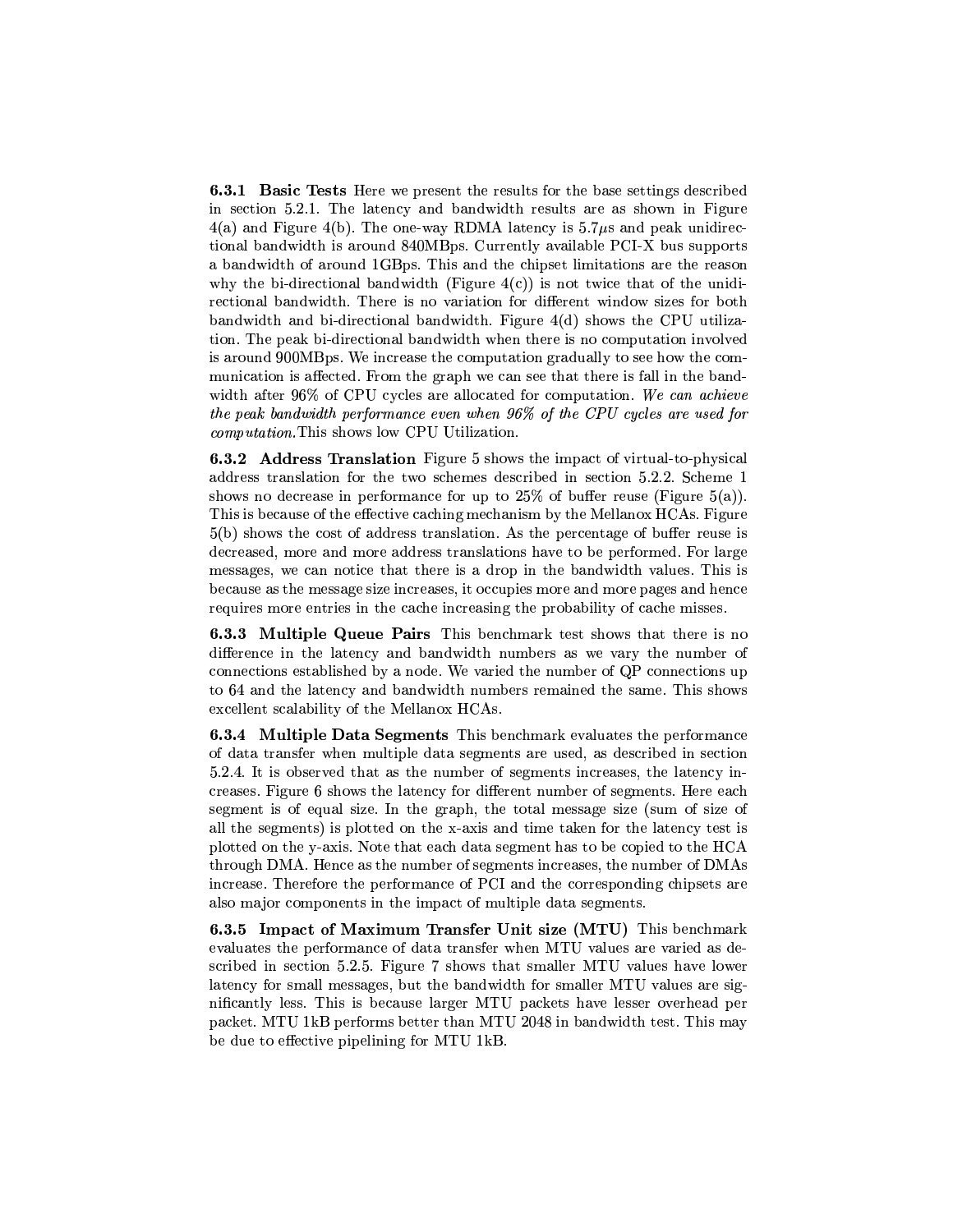

Fig. 6. Impact of Multiple Data Segments



Fig. 8. Impact of SGE and Event Notification on Latency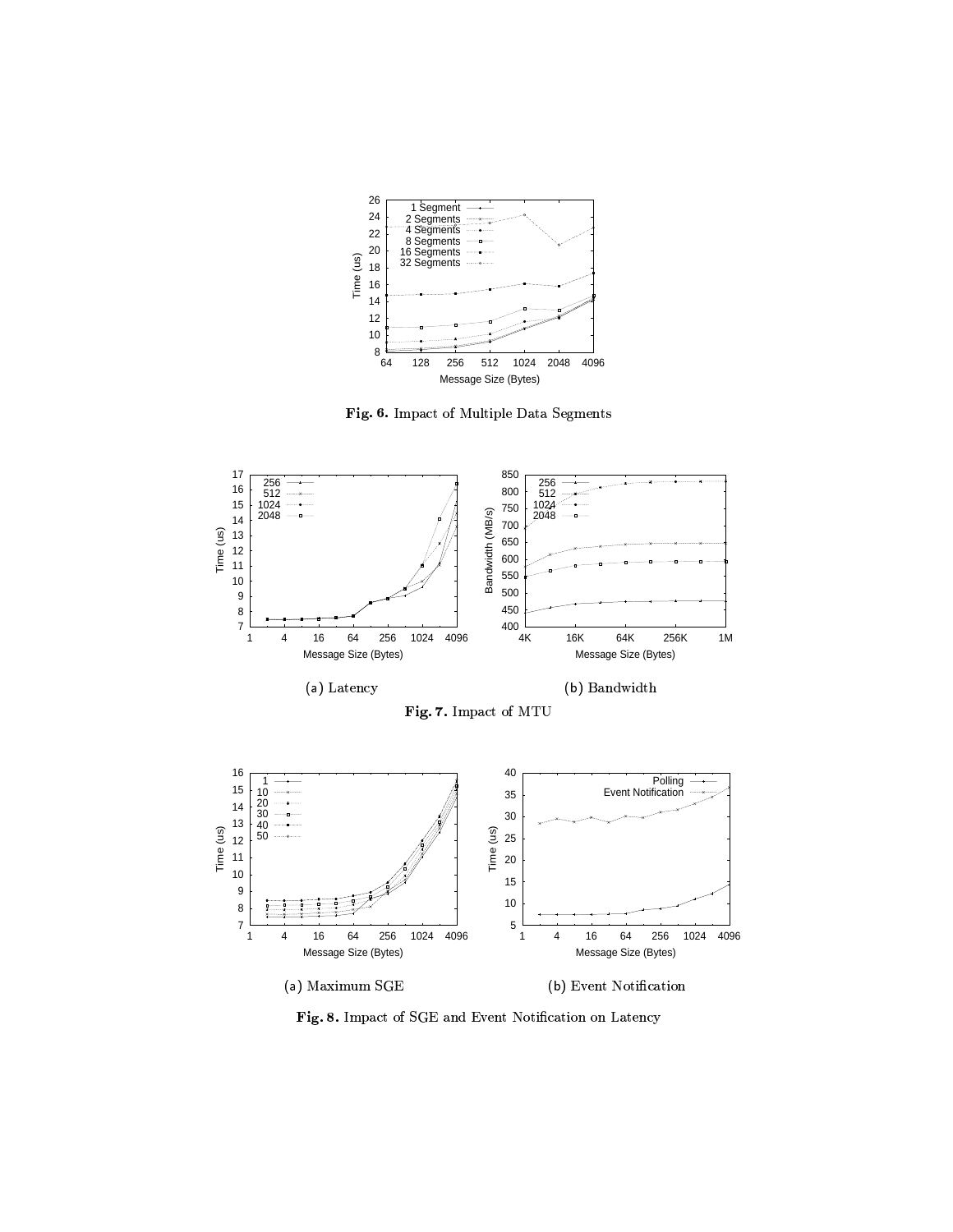6.3.6 Maximum Scatter and Gather Entries This benchmark evaluates the performance of data transfer when the maximum SGE supported by a QP is varied. Figure  $8(a)$  shows the impact on the latency as the maximum number of scatter gather entries are varied. There is no significant difference observed for the bandwidth test.

6.3.7 Event Handling Figure 8(b) shows the impact of event notification as compared to polling. We can see that the latency is significantly higher for event notification. This is due to the cost of invoking the event handler upon work completion and subsequent operation on the semaphore to notify the main thread about completion. However, event notification may help certain applications and hence it is important for the developers for such applications to be aware of the cost. No significant difference is noticed for the bandwidth test.

6.3.8 Impact of Load at HCA Figure 9 shows the impact of contention for HCA resources from other communication. The graph is plotted by varying the number of contending nodes. The contending nodes try to load the HCA of the sender node in the basic test as described in section 5.2.8. We can see that as the number of contending nodes increases, the bandwidth drops but not significantly. This shows that the scalability of the HCA with respect to the number of contending nodes.



Fig. 9. Impact of contention from other communication on bandwidth

#### $\overline{7}$ **Related Work**

To the best of our knowledge this is the first attempt to comprehensively evaluate InfiniBand Architecture using a micro-benchmark suite. Our benchmark is based on VIBe [5] Micro-Benchmark developed earlier in our group for VIA architecture. Bell et al [6] used a variant of LogGP [2] model to evaluate several current generation high performance networks like Cray T3E, the IBM SP. Quadrics, Myrinet 2000, and Gigbit Ethernet. They have also compared performance of MPI layer in these networks. NPB [3] benchmarks is an application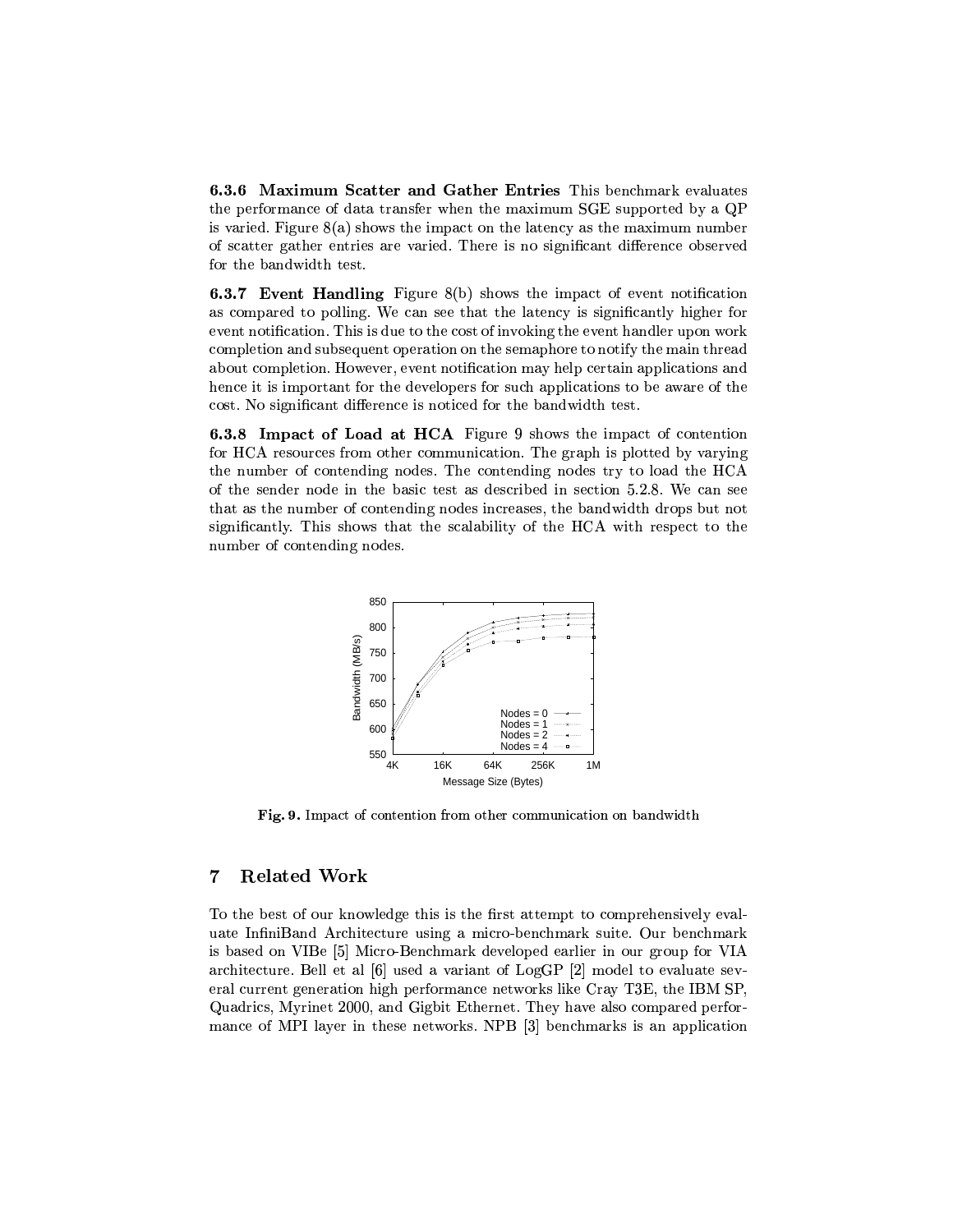level benchmark to evaluate the performance the system using MPI. Saavedra et al [15] developed a micro-benchmark to evaluate the memory subsystem of KSR1 architecture. Our micro-benchmark is a more in-depth evaluation at a lower layer API with the focus on IBA.

#### **Conclusions and Future Work** 8

In this paper we have proposed a new micro-benchmark suite for evaluating InfiniBand Architecture implementations. In addition to the standard latency and bandwidth test, we have presented several tests that help in obtaining a clear understanding of the implementation details of the components involved in the InfiniBand Architecture. It clearly provides valuable insights for the developers of higher layers and applications over IBA.

IBA products are rapidly maturing. This tool will help hardware vendors to identify the strengths and weaknesses in their releases. As the products are released, more and more features of InfiniBand Architecture will be available. Some of the feature include service levels, virtual level to service level mapping, reliable datagram, partitioning and atomic operations. These features are important for large systems such as cluster based data centers and also for higher level communication libraries such as Message Passing Interface (MPI) standard and distributed shared memory. This micro-benchmark would then provide guidelines to make design choices in the implementation of such systems and libraries. We are planning to extend the micro-benchmark suite in tandem with the development of IBA products.

### MIBA software distribution

The code for the benchmark suite described in this paper is available. If you are interested, please contact Prof. D. K. Panda (panda@cis.ohio-state.edu).

### Acknowledgments

We would like to thank Jiuxing Liu, Sushmitha Prabhakar Kini, and Jiesheng Wu for their help with the experiments. Our appreciation is also extended to Jeff Kirk and Kevin Deierling from Mellanox Technologies for their insight and technical support on their InfiniBand hardware and software.

## References

- 1. Mellanox Technologies. http://www.mellanox.com.
- 2. Albert Alexandrov, Mihai F. Ionescu, Klaus E. Schauser, and Chris Scheiman. LogGP: Incorporating long messages into the LogP model for parallel computation. Journal of Parallel and Distributed Computing, 44(1):71-79, 1997.
- 3. D. H. Bailey, E. Barszcz, J. T. Barton, D. S. Browning, R. L. Carter, D. Dagum, R. A. Fatoohi, P. O. Frederickson, T. A. Lasinski, R. S. Schreiber, H. D. Simon, V. Venkatakrishnan, and S. K. Weeratunga. The NAS Parallel Benchmarks. The International Journal of Supercomputer Applications, 5(3):63-73, Fall 1991.